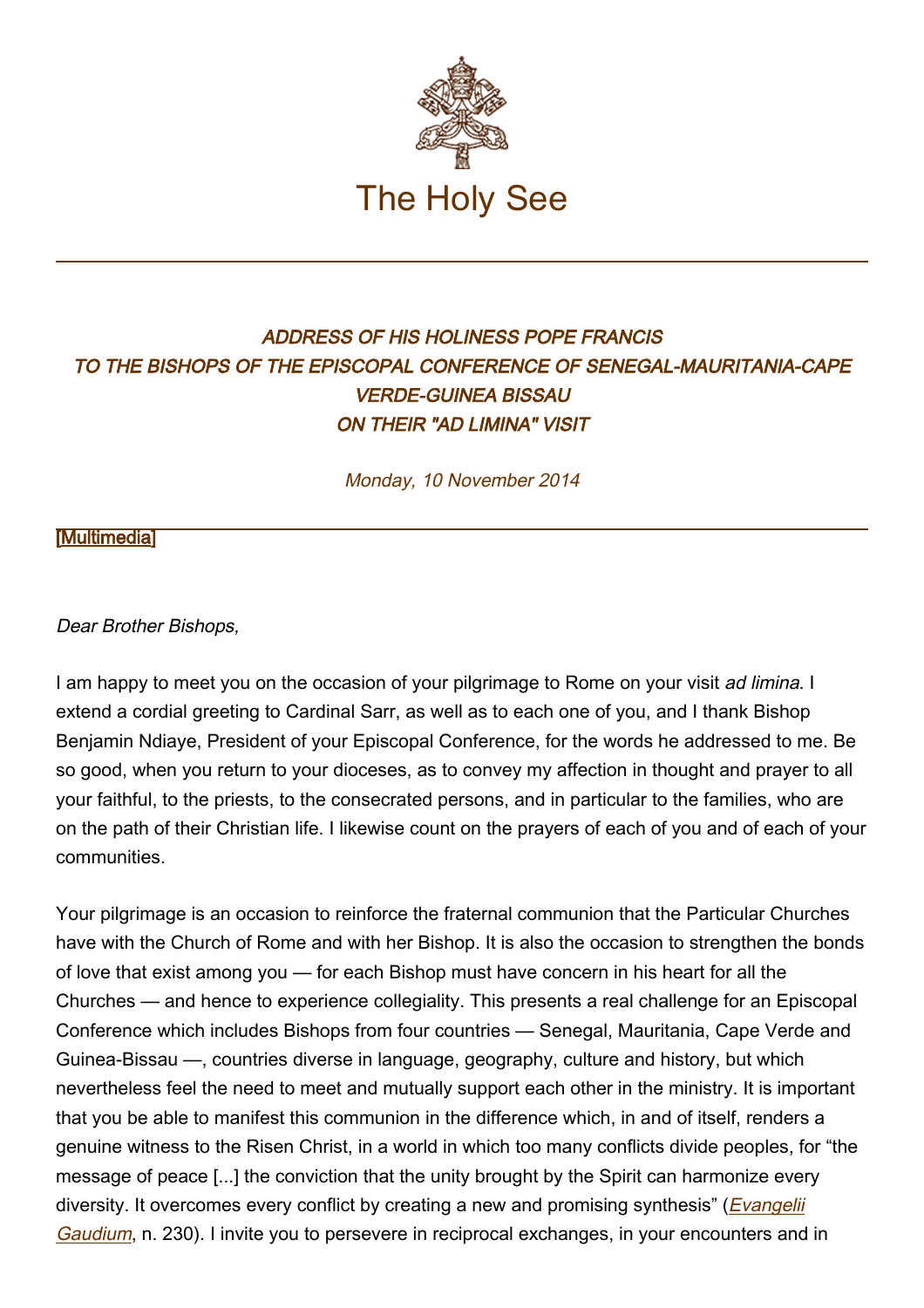your common works without becoming discouraged when confronting difficulties, for it is the Spirit of Christ that unites you and "grants the courage to proclaim the newness of the Gospel with boldness" ([Evangelii Gaudium](http://w2.vatican.va/content/francesco/en/apost_exhortations/documents/papa-francesco_esortazione-ap_20131124_evangelii-gaudium.html), n. 259).

Among the challenges that you all must face is that of implanting the faith more deeply in hearts so it may truly be put into practice in life. Certainly, this is particularly true in the regions of the first evangelization, but it is also true where the Gospel has long been proclaimed, because the faith is a gift which always needs to be strengthened and which today is threatened in many ways, whether by religious proposals that are easier and more attractive on the moral plane which are appearing from every side, or by the phenomenon of secularization which also concerns African societies. In order to remain ever faithful to Christ, despite the difficulties, it is necessary to love Him and to remain united to Him with passion, and to perceive the point at which encountering Him "gives life a new horizon and a decisive direction" (*[Deus Caritas Est](http://www.vatican.va/holy_father/benedict_xvi/encyclicals/documents/hf_ben-xvi_enc_20051225_deus-caritas-est_en.html)*, n. 1).

It is therefore necessary that lay people receive a sound doctrinal and spiritual formation and constant support to enable them to testify to Christ in their environment, in order that society be abidingly permeated with the principles of the Gospel, while at the same time preventing the faith from becoming marginalized in public life. Productive cooperation among priests, religious and lay institutes, as well as pastoral care provided to associations and movements, will surely aid in accomplishing this objective.

The pastoral care of families — as the recent Synod of Bishops underscored — must in its turn be the subject of special attention, because the family is the basic unit of society and of the Church, it is the place in which the basics of the faith, the elementary principles of life in common, are taught and is quite often the birthplace of the priestly and religious vocations needed by your Churches.

The formation of priests is crucial for the future. Your countries experience very different situations, but the primacy of quality over quantity remains essential everywhere. On one hand it is important that priestly formation — which must be at the same time and in an interactive manner, spiritual, intellectual, communitary and pastoral — be of high quality; and I know what this represents for you in terms of effort and resources. On the other, I ask you to be close to your priests, especially the young ones, and to ensure that, after ordination, they persevere in on-going formation as well as in a life of prayer, and that they receive spiritual accompaniment. It is in this way that they will be able to face the challenges that arise, such as: for some a certain isolation, for others material poverty and a lack of resources, for yet others worldly attractions, etc.

Similarly, particularly in some of your dioceses, as Islam is a strong majority there, contact with other religions is a reality with conditions of reciprocal inter-community relations which vary greatly from one place to another. I think it is important that clerics receive a more structured formation in the seminary, in order to develop a realistic and constructive dialogue with Muslims, a dialogue ever more necessary to be able to live with them in peaceful coexistence. Indeed, "if all of us who